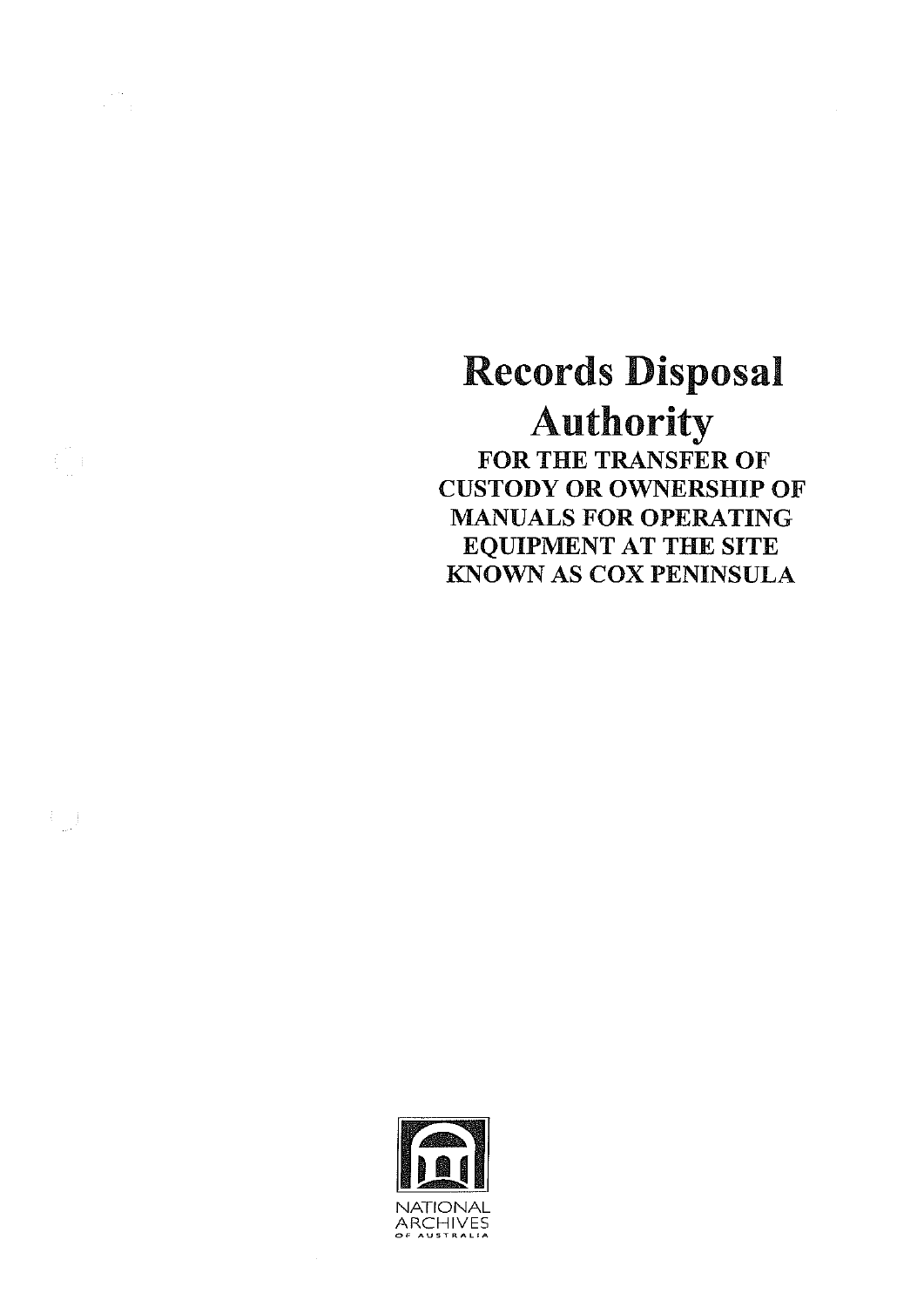# Disposal Authority Report for Job No 10 May 2000<br>2000/00000268

| 2000/00000268<br> Job No |  |  |
|--------------------------|--|--|
|                          |  |  |

# Introduction· Authority to Transfer Records (ATTR)

## The Disposal Process

The disposal of Commonwealth records is the process of assessing the value of records for future use, identifying those which have enduring value and identifying how soon the remainder can be destroyed or otherwise disposed of. The process can also involve the transfer of ownership or custody of records and the alteration of records. Further, it involves authorising the action arising from the assessment and putting the action into effect by sentencing.

Section 24 of the *Archives Act* 1983 provides that records are not to be disposed of without the consent of the Archives unless the action of disposal is positively required by law, or takes place in accordance with a normal administrative practice of which the Archives does not disapprove. Advice on the provisions of the Archives Act is obtainable from any of the National Archives of Australia offices.

## *Purpose* of this Authority

This authority authorises the destruction or other disposal of Commonwealth records as required by the Archives Act.

This authority has been prepared as part of the records disposal program of the agency. Two important objectives of this program are to ensure that records are kept for as long as they are of value and to enable the destruction or other disposal of records once they are no longer of value. The authority's provisions take into account both the administrative requirements of the agency in discharging its functional responsibilities and the potential research use of the records by the Government and the public.

This authority should be used in conjunction with General Disposal Authorities which are issued by the Archives to cover housekeeping and other administrative records common to most Commonwealth agencies.

## Using this Authority

Tins authority covers records controlled by the agency and applies only to the records or classes of records described in the authority.

This authority is to be used to sentence records. Sentencing involves the examination of records in order to identify the individual disposal class to which they belong. This process enables the sentencing officer to determine the appropriate disposal action for the records. Advice on sentencing can be obtained from your nearest National Archives of Australia office.

Where the format of the records has been changed this does not prevent the disposal classes from being used to sentence records which perform the same function.

Where the method of recording the information changes (eg from a manual card system to an electronic system), this authority can still be used to sentence the records created provided the records perform the same function. The information must be accessible for the periods prescribed in the classes. Agencies will need to ensure that any software, hardware or documentation required to gain continuing access to the data is available for the periods prescribed.

Retention periods set down in this authority are minimum ones and the agency may extend the retention period of a record if it considers that there is an administrative need to do so. Where an agency wishes to retain records for substantially longer than the authorised retention period, the agency should request that the authority be amended to reflect this requirement.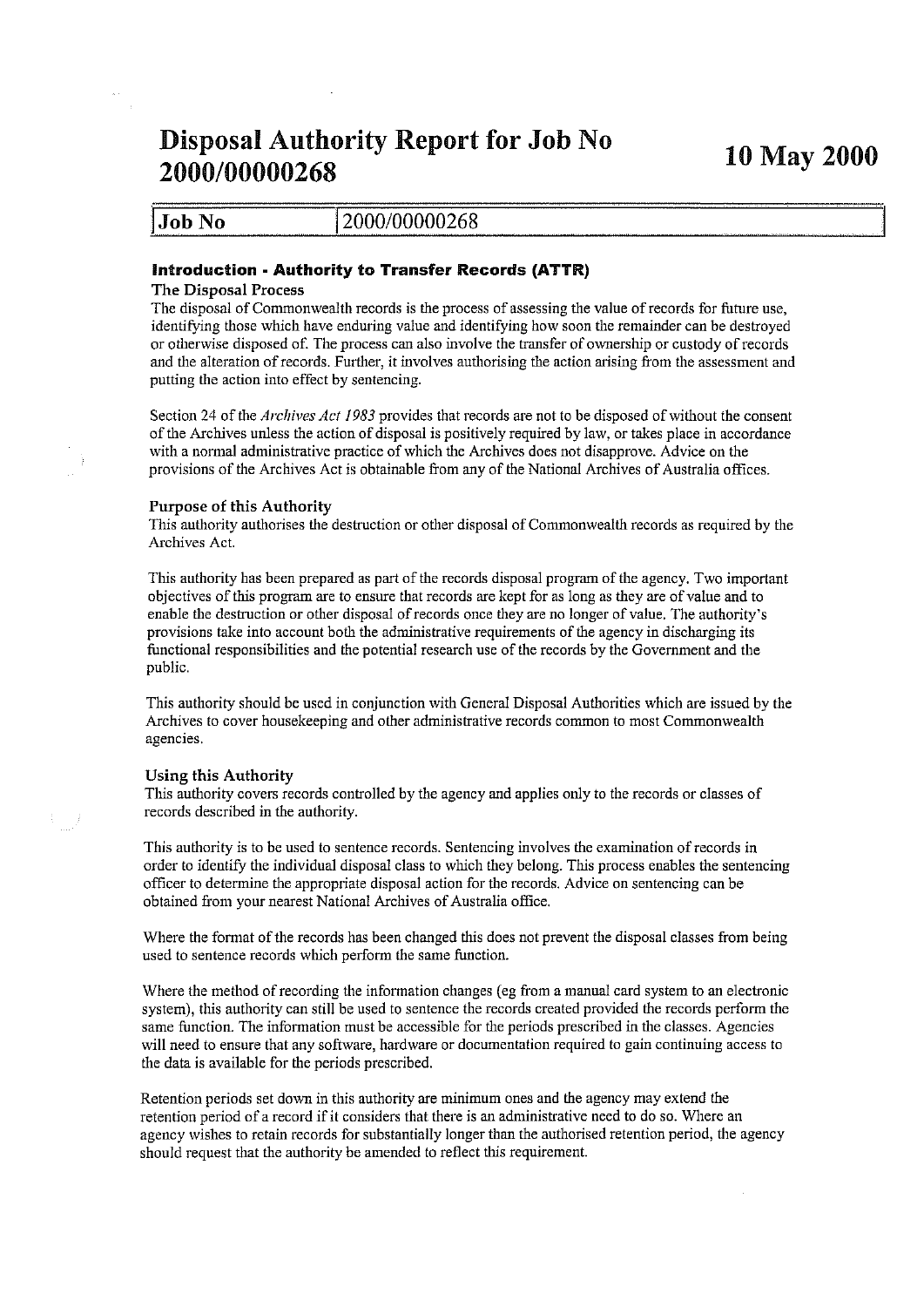Appropriate arrangements should be made with the National Archives of Australia when records are to be transferred into custody. The Archives no longer accepts unsentenced records. Records deposited may be withdrawn for official reference purposes through the lending service.

When records are destroyed in accordance with the provisions of this authority, the National Archives of Australia should be notified on form NAS 45, Notification of Records Destroyed, within 30 days of the date of destruction.

# Amendment and Review of this Authority

All amendments to this authority must be approved by the National Archives of Australia. Officers using the authority should advise the National Archives of Australia of any changes considered desirable.

The Archives will arrange a review of this authority after 10 years to establish whether its provisions are still appropriate. Either the agency or the Archives may propose a review of the authority at any **other time, in the event of any changes in administrative arrangements or procedures which are likely to affect the value of the records covered by this authority.** 

In all cases the process of review will involve consultation between the Archives and the agency. If the **process of review reveals that this authority requires amendment, thenecessary amendments will be made and authorised.** 

# CONTACT **INFORMATION**

Parkes ACT 2600 Collinswood SA 5081 Chester Hill NSW 2162 PO Box 7425 PO Box 119 Locked Bag 4 Canberra Mail Centre Walkerville SA 5081 Chester Hill NSW 2162 ACT 2610 Tel: (08) 8269 0100 Tel: (02) 9645 0100 Tel: (02) 62123600 Fax: (08) 8269 3234 Fax: (02) 9645 0108 Fax: (02) 6212 3699 Brisbane Office **Perth Office** Darwin Office Burwood Heights 3151 Fax: (03) 6244 6834 Tel: (03) 9803 1099 Fax: (03) 9886 1267

# Canberra Office **Adelaide Office** Sydney Office<br>
Queen Victoria Terrace 11-13 Derlanger Avenue 120 Miller Road 11-13 Derlanger Avenue

# 996 Wynnum Road 384 Berwick Street Kelsey Crescent East Victoria Park WA 6101 Nightcliff NT 0810 PO Box 552 PO Box 1144 PO Box 24 Cannon Hill QLD 4170 **East Victoria Park WA 6101** Nightcliff NT 0810 Tel: (07) 3249 4222 Tel: (08) 9470 7500 Tel: (08) 8948 4577 Fax: (07) 3399 6589 Fax: (08) 9470 2787 Fax: (08) 8985 1617 Melbourne Office Hobart Office Internet 31 Vision Drive 4 Rosny Hill Road Email: archives@naa.gov.au East Burwood VIC 3151 Rosny Park TAS 7018 WWW: PO Box 8005 Tel: (03) 6244 0105 <http://www.naa.gov.au>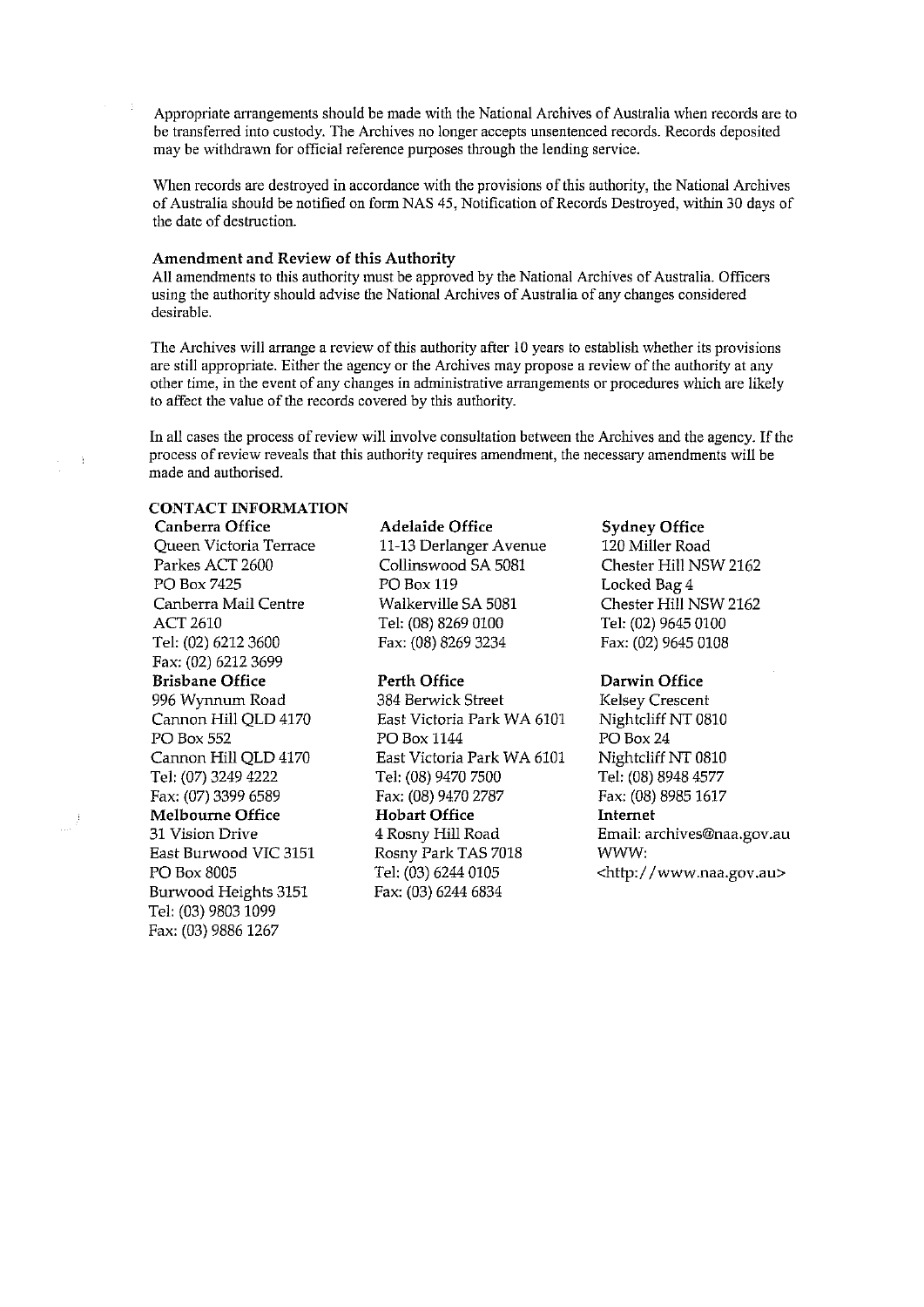© Commonwealth of Australia 1998

 $\label{eq:3.1} \mathcal{A} = \mathcal{A} \left( \begin{smallmatrix} 1 & 0 & 0 & 0 \\ 0 & 0 & 0 & 0 \\ 0 & 0 & 0 & 0 \\ 0 & 0 & 0 & 0 \\ 0 & 0 & 0 & 0 \\ 0 & 0 & 0 & 0 \\ 0 & 0 & 0 & 0 \\ 0 & 0 & 0 & 0 \\ 0 & 0 & 0 & 0 & 0 \\ 0 & 0 & 0 & 0 & 0 \\ 0 & 0 & 0 & 0 & 0 \\ 0 & 0 & 0 & 0 & 0 \\ 0 & 0 & 0 & 0 & 0 \\ 0 & 0 & 0 & 0 & 0 & 0 \\$ 

**This work is copyright. Apart from any use as permitted under the** *Copyright Act* **1968, no part may be reproduced by any process without prior written permission from the Australian Archives. Requests and inquiries concerning reproduction and rights should be directed to the Publications** Manager, Australian Archives, PO Box 7425,Canberra Mail Centre ACT 2610, Australia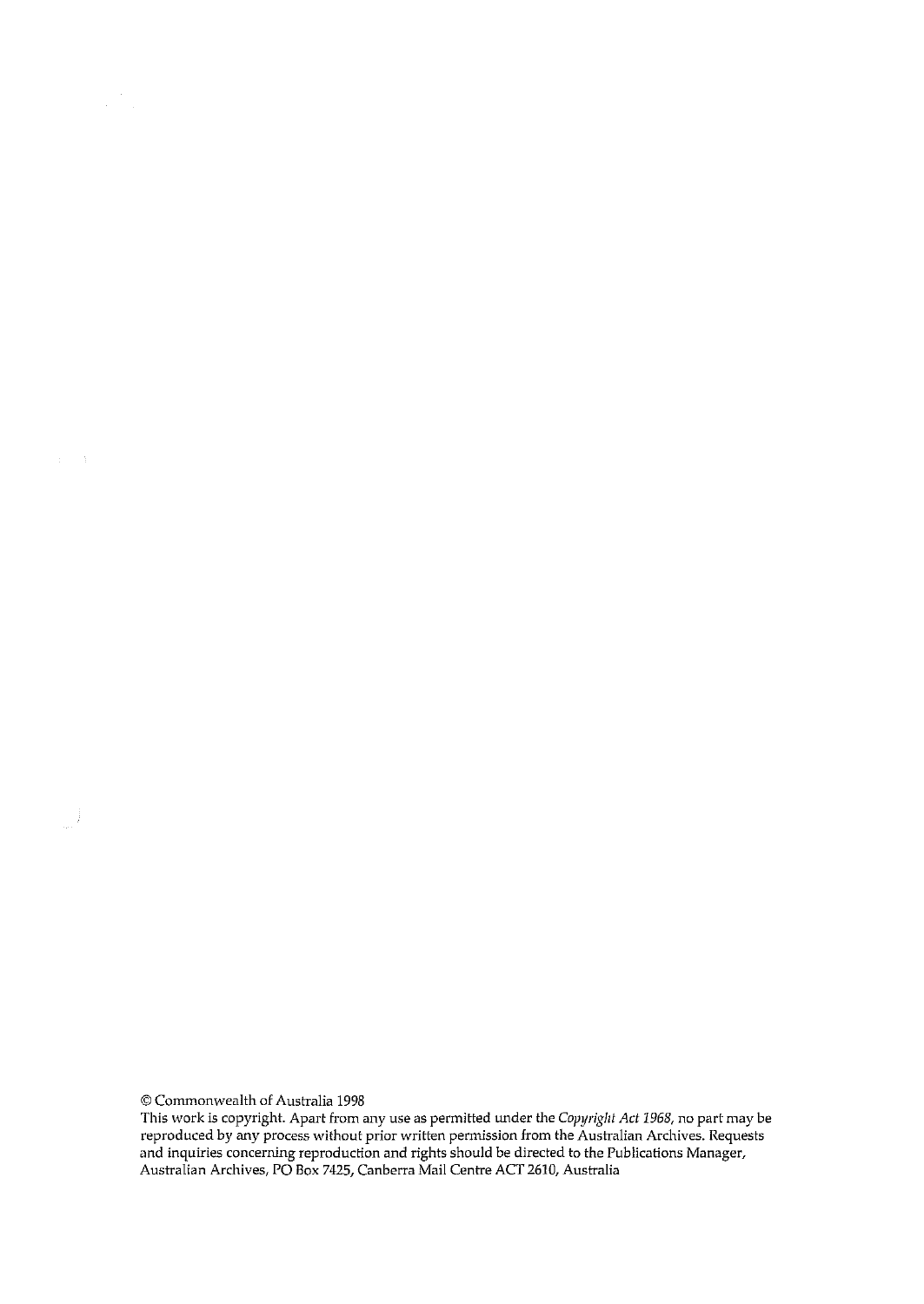| <b>Authority Purpose</b><br>(b) of the Archives Act 1983.<br>Domestic Property Operations Group<br>CA 8480<br>Agency No<br><b>Authority Application</b><br>Person to whom notice of<br>The Secretary, Department of Finance and Administration<br>authorisation is given<br><b>Description of Records</b><br>Manuals for operating broadcasting equipment at the site known as Cox Peninsula<br>Colleen McEwen<br>$A/g$ Director<br><b>Authorising Officer</b><br>Signature<br>Canberra Operations and National<br>Coordination<br>10 May 2000<br><b>Issue Date</b><br><b>Expiry Date</b><br>The National Archives' approval to transfer ownership or custody of the<br>records described in the Authority is based on the following conditions:<br>1. Where temporary custody of the records is transferred, DoFA and the<br>licensee will ensure that the records:<br>are not added to, altered or damaged in any way;<br>are returned to the custody of the Department of Finance and<br>Administration at or before the expiration of the licence;<br><b>Scope Notes/Conditions</b><br>of Authority<br>are treated as Commonwealth records for the purpose of the Archives<br>۰<br>Act, 1983; and<br>remain accessible to the officers of DoFA for the purposes of the Act.<br>2. Where ownership is transferred to the Buyer and the records are of no<br>use of, treatment of, or access to the records. | <b>Job No</b> | 2000/00000268<br>Authorise arrangements for the disposal of records in accordance with Section 24 (2) |  |          |
|----------------------------------------------------------------------------------------------------------------------------------------------------------------------------------------------------------------------------------------------------------------------------------------------------------------------------------------------------------------------------------------------------------------------------------------------------------------------------------------------------------------------------------------------------------------------------------------------------------------------------------------------------------------------------------------------------------------------------------------------------------------------------------------------------------------------------------------------------------------------------------------------------------------------------------------------------------------------------------------------------------------------------------------------------------------------------------------------------------------------------------------------------------------------------------------------------------------------------------------------------------------------------------------------------------------------------------------------------------------------------------------------------------------|---------------|-------------------------------------------------------------------------------------------------------|--|----------|
|                                                                                                                                                                                                                                                                                                                                                                                                                                                                                                                                                                                                                                                                                                                                                                                                                                                                                                                                                                                                                                                                                                                                                                                                                                                                                                                                                                                                                |               |                                                                                                       |  |          |
|                                                                                                                                                                                                                                                                                                                                                                                                                                                                                                                                                                                                                                                                                                                                                                                                                                                                                                                                                                                                                                                                                                                                                                                                                                                                                                                                                                                                                |               |                                                                                                       |  |          |
|                                                                                                                                                                                                                                                                                                                                                                                                                                                                                                                                                                                                                                                                                                                                                                                                                                                                                                                                                                                                                                                                                                                                                                                                                                                                                                                                                                                                                |               |                                                                                                       |  |          |
|                                                                                                                                                                                                                                                                                                                                                                                                                                                                                                                                                                                                                                                                                                                                                                                                                                                                                                                                                                                                                                                                                                                                                                                                                                                                                                                                                                                                                |               |                                                                                                       |  |          |
|                                                                                                                                                                                                                                                                                                                                                                                                                                                                                                                                                                                                                                                                                                                                                                                                                                                                                                                                                                                                                                                                                                                                                                                                                                                                                                                                                                                                                |               |                                                                                                       |  | Lem Susn |
|                                                                                                                                                                                                                                                                                                                                                                                                                                                                                                                                                                                                                                                                                                                                                                                                                                                                                                                                                                                                                                                                                                                                                                                                                                                                                                                                                                                                                |               |                                                                                                       |  |          |
|                                                                                                                                                                                                                                                                                                                                                                                                                                                                                                                                                                                                                                                                                                                                                                                                                                                                                                                                                                                                                                                                                                                                                                                                                                                                                                                                                                                                                |               | continuing interest to the Commonwealth no further conditions apply to the                            |  |          |